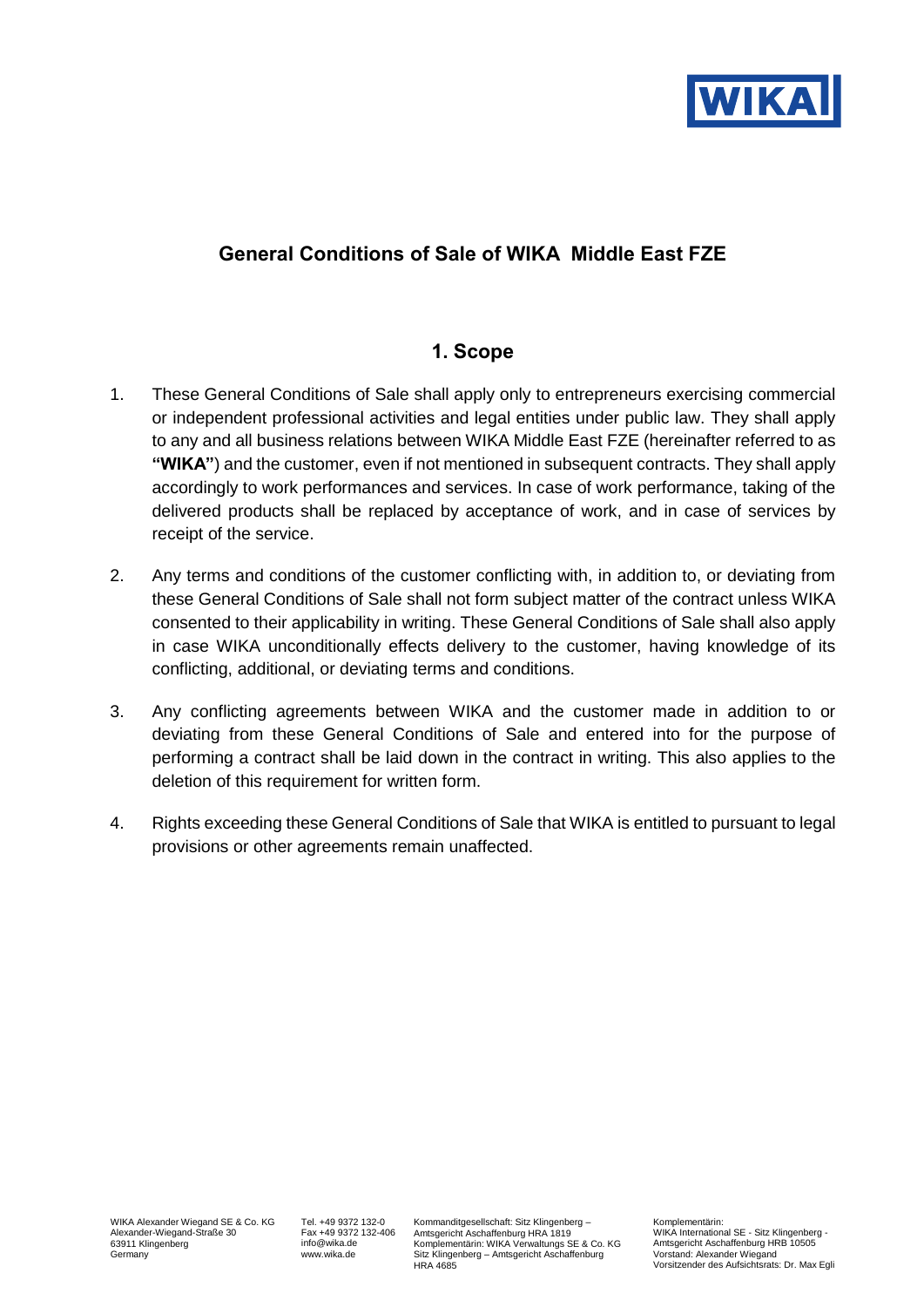

# **2. Conclusion of Contract**

- 1. Offers quoted by WIKA are subject to change and non-binding.
- 2. Illustrations, drawings, specifications as to weight, dimension, performance, and consumption as well as any other descriptions of the products contained in the documents pertaining to the offer shall only be approximate unless expressly specified as binding. They constitute neither agreement nor guarantee as to the characteristics or durability of the products unless explicitly agreed as such in writing.
- 3. WIKA reserves all rights of ownership, copyrights, and any other property rights to all offer documents, in particular illustrations, drawings, calculations, brochures, catalogues, models, samples, and tools. Such documents must not be made available to third parties. The customer shall return upon WIKA's request to WIKA all offer documents that are no longer necessary in the ordinary course of business. For orders according to customer specifications, the customer is liable for a possible violation of third-party rights or property rights and indemnifies WIKA against such claims unless the customer is not responsible for this violation.
- 4. Orders are not binding until they have been confirmed by WIKA within two weeks in a written order confirmation or until WIKA performs the order, in particular by sending the products. Any order confirmation processed by use of automatic appliances and lacking signature and name is considered a written order confirmation. Silence of WIKA as to offers, orders, requests, or other declarations of the customer is deemed consent only if there is a prior written agreement to that effect. To the extent the order confirmation contains obvious errors, misspellings, or miscalculations, WIKA shall not be bound to it.
- 5. If the customer's financial situation deteriorates significantly or the justified application for opening insolvency or comparable proceedings concerning the customer's assets is rejected for lack of assets, WIKA may rescind the contract in whole or in part.

Tel. +49 9372 132-0 Fax +49 9372 132-406 info@wika.de www.wika.de

Kommanditgesellschaft: Sitz Klingenberg – Amtsgericht Aschaffenburg HRA 1819 Komplementärin: WIKA Verwaltungs SE & Co. KG Sitz Klingenberg – Amtsgericht Aschaffenburg HRA 4685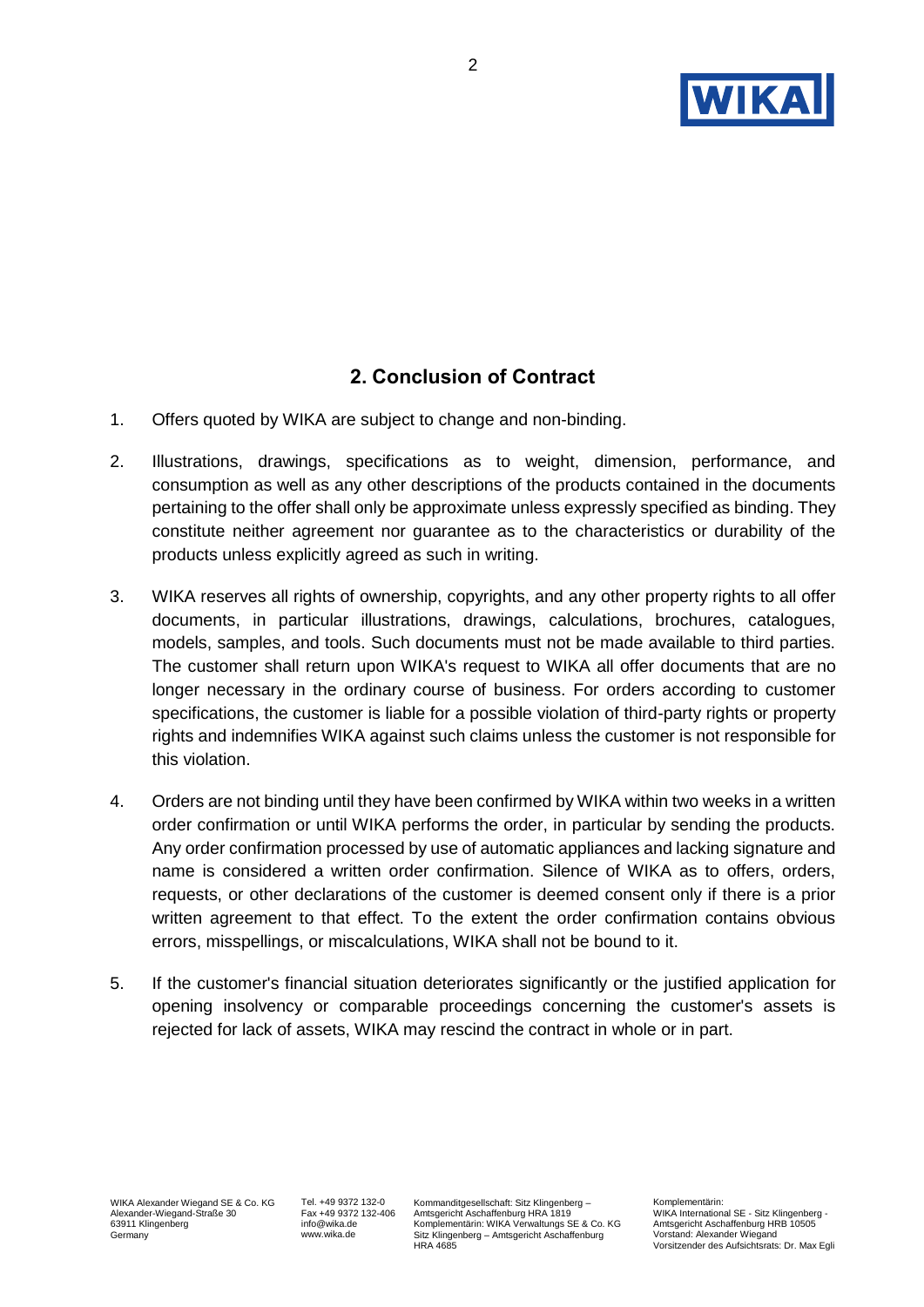

## **3. Scope of Service and Acceptance**

- 1. The written order confirmation of WIKA is authoritative for the scope of delivery. Changes to the scope of supplies and services by the customer require the written confirmation of WIKA to be effective. The products are subject to modifications in construction and form to the extent such modifications are customary in trade or lie within the DIN tolerances or are insignificant and thus acceptable to the customer. This applies accordingly to the choice of materials, the specification, and the construction type.
- 2. The customer's expectations regarding the products or their use shall not form part of the agreed condition or a warranted property of the products unless this is expressly agreed in writing.
- 3. Delivery in parts is permissible unless the customer cannot be reasonably be expected to accept a delivery in parts and WIKA's interests are taken into account at the same time.
- 4. WIKA reserves the right to make excess or short deliveries of up to 5% of the scope of delivery for technical reasons. Claims for defects shall be excluded in this case.
- 5. The customer shall be obliged to formally accept the work performed by WIKA. The customer shall not be entitled to refuse a formal acceptance because of insignificant defects. For a formal acceptance, the customer has to sign an acceptance certificate. It shall also be considered as formal acceptance if the customer does not accept the work performed by WIKA within an adequate period of time granted to the customer by WIKA although the customer is obliged to accept the work or if the customer starts operating the products or using them in any other way. WIKA shall be entitled to request acceptance of partial deliveries.

### **4. Delivery Dates and Periods**

- 1. Delivery dates must be agreed in writing. Delivery dates are non-binding unless specified by WIKA as binding in advance in writing.
- 2. The delivery date shall be deferred by an adequate period of time if the customer does not provide the documents and approvals to be provided by it or grant the required releases in due time, or if not all technical matters have been completely clarified in due time, or if the agreed down-payment or, in case of an international order, the entire payment has not be received by WIKA in due time. All delivery dates and periods are subject to the due and timely fulfilment of all other obligations of the customer.
- 3. The delivery period is deemed to have been met if the products have left the factory before this period has expired or if WIKA has communicated that the products are ready for

WIKA Alexander Wiegand SE & Co. KG Alexander-Wiegand-Straße 30 63911 Klingenberg Germany

Tel. +49 9372 132-0 Fax +49 9372 132-406 info@wika.de www.wika.de

Kommanditgesellschaft: Sitz Klingenberg – Amtsgericht Aschaffenburg HRA 1819 Komplementärin: WIKA Verwaltungs SE & Co. KG Sitz Klingenberg – Amtsgericht Aschaffenburg HRA 4685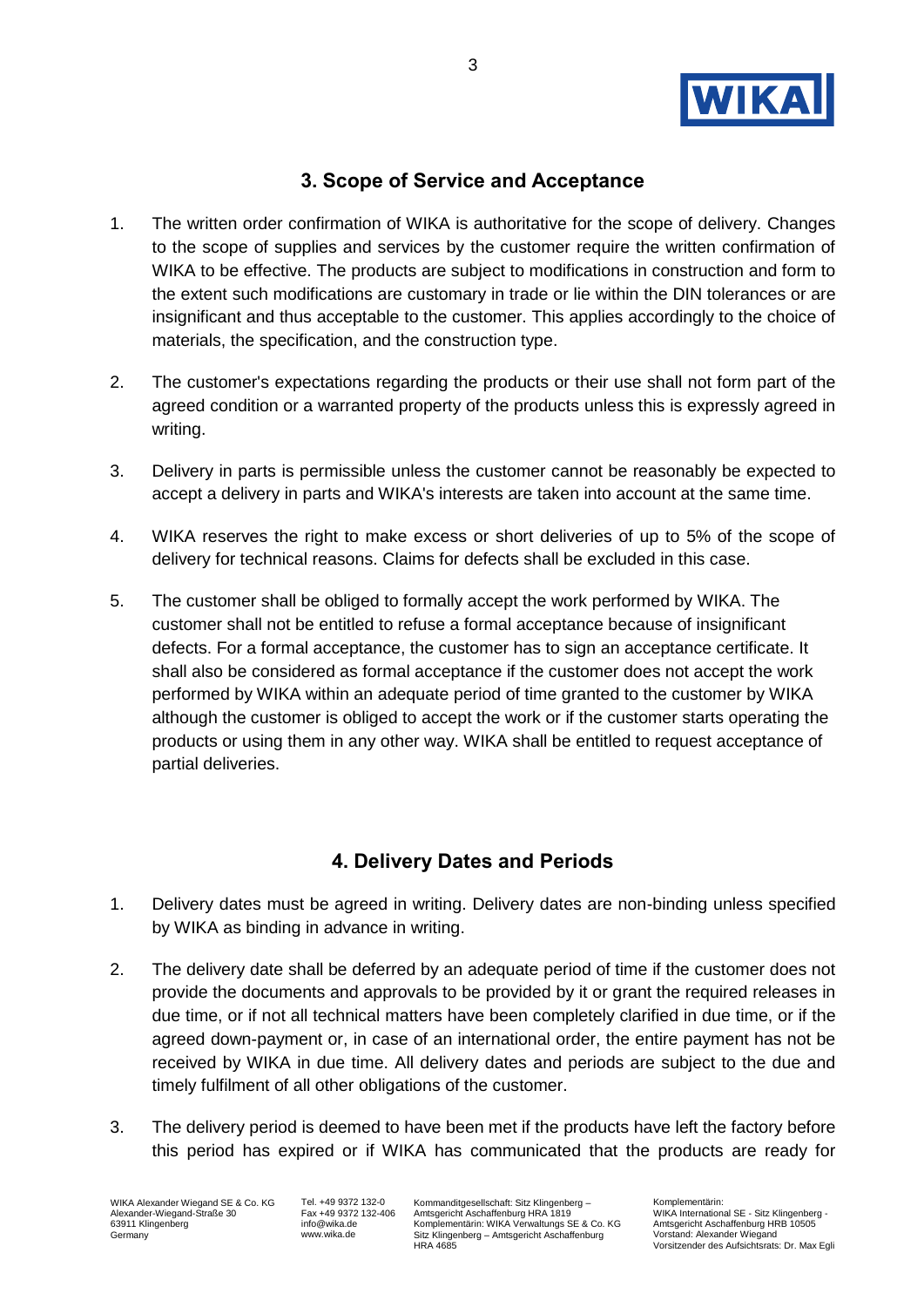

dispatch or collection. All delivery dates and periods are subject to the fact that WIKA receives its own supplies in due form and especially in due time unless WIKA is responsible for this situation of inadequate supplies. If WIKA has not duly and timely received its own supplies, WIKA shall be entitled to rescind the contract. WIKA shall promptly inform the customer in case it exercises its right of rescission and shall return any performances made by the customer.

- 4. In case of cross-border deliveries, the customer shall furnish the competent authorities in due time with all declarations and shall take all measures required for export from United Arab Emirates (UAE) and import to the country of destination, in particular procure the documentation required for customs clearance and comply with the export regulations or other limitations as to the merchantability of the products. The delivery shall be subject to the reservation that performance of the delivery is not hindered through national or international regulations, particularly regulations controlling exports as well as embargoes or other sanctions. Delays due to export inspections or licensing procedures suspend deadlines and delivery times.
- 5. In case of delay in delivery, the customer is entitled to rescind the contract after a reasonable grace period in mutual agreement with WIKA, upon commencement of the delay in delivery.
- 6. Should WIKA and the customer have entered into a framework contract on future deliveries with fixed delivery periods and dates, and should the customer fail to call the products in due time, WIKA is entitled to deliver and invoice the products after a reasonable grace period set by WIKA has expired unsuccessfully, to rescind the contract, or to claim damages or reimbursement of expenses. The right to claim damages or reimbursement of expenses shall not apply if the customer is not responsible for the failure to call the products in due time.

### **5. Prices and Payment**

- 1. Unless specific agreements are made to the contrary, all prices apply ex works and are exclusive of shipping and packaging costs, insurance, statutory taxes, customs duties, or other levies. The costs incurred in this context, in particular the costs for packaging and transport of the products, will be invoiced separately. Statutory VAT will be shown separately on the invoice at the statutory rate valid on the day of invoicing.
- 2. Orders without expressly agreed fixed prices and with a delivery period or date of at least two months following the conclusion of contract will be invoiced at the list prices of WIKA valid on the day of delivery. The recording of the list price valid on the order date on the order form or order confirmation does not constitute agreement of a fixed price. The customer shall be entitled to rescind the contract to the extent prices are increased by more

Tel. +49 9372 132-0 Fax +49 9372 132-406 info@wika.de www.wika.de

Kommanditgesellschaft: Sitz Klingenberg – Amtsgericht Aschaffenburg HRA 1819 Komplementärin: WIKA Verwaltungs SE & Co. KG Sitz Klingenberg – Amtsgericht Aschaffenburg HRA 4685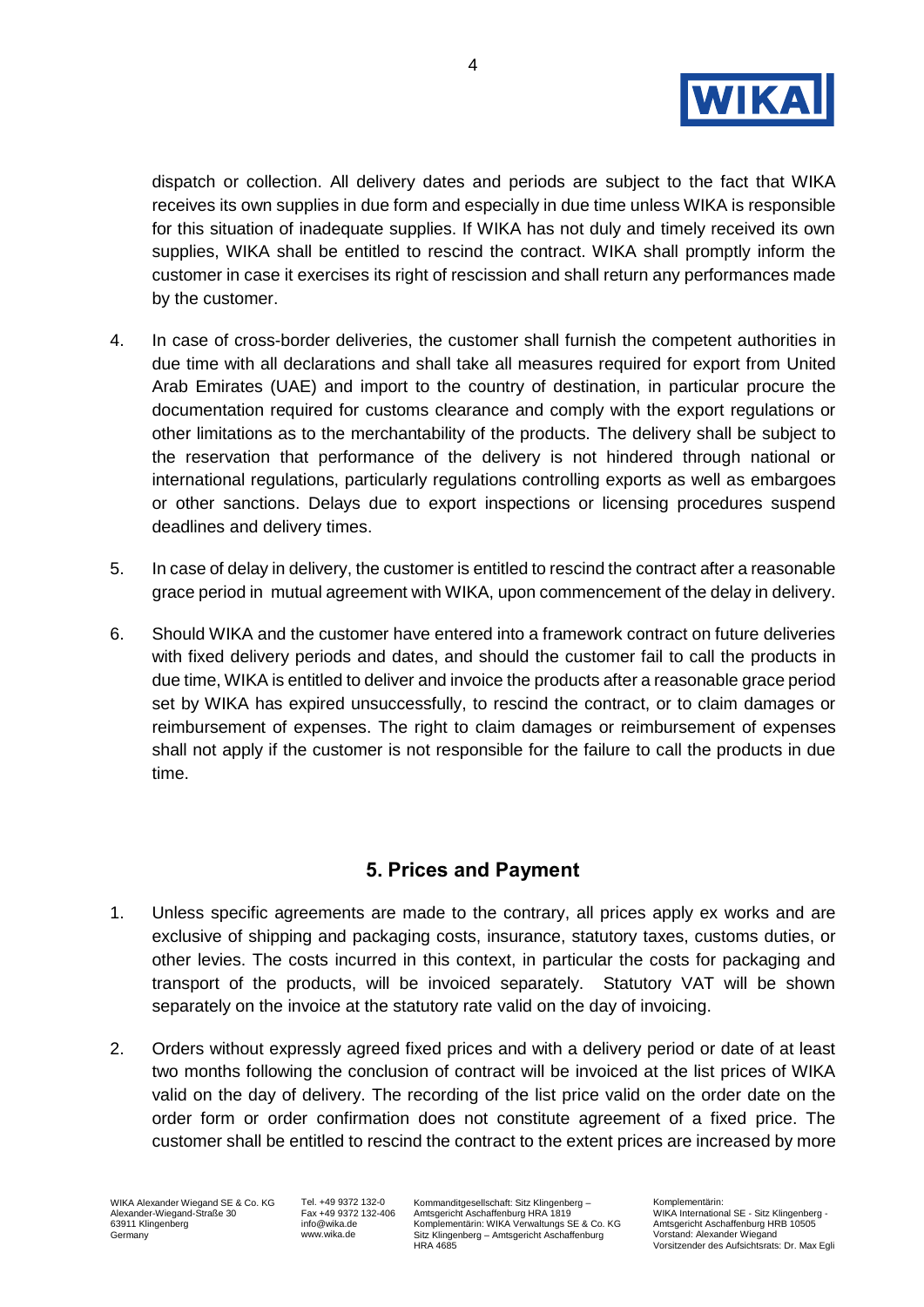

than 5%. The customer will promptly notify WIKA upon the latter's request of whether or not it will exercise such right of rescission. If production-related price increases occur by the date of delivery, WIKA shall, irrespective of the offer and order confirmation, be entitled to adjust the prices accordingly.

- 3. Unless a separate agreement is made to the contrary, the delivery price is payable 50% on Order date and 50% on the invoice date. The day of payment is considered the day WIKA is able to dispose of the delivery price. If the customer defaults payment, it shall pay default interest of 8 percentage points above the respective base interest rate p.a. Further claims by WIKA remain unaffected.
- 4. In case of international orders, payment shall, in derogation of Para. 3 above, take place prior to delivery unless otherwise agreed in advance in writing.
- 5. Online Telegraphic Transfer payments (TT) and cheques will only be accepted by way of provisional performance. Performance is deemed to have been effected if the respective amount has irrevocably been credited to WIKA. The customer shall bear the costs incurred through payment by way of TT or cheque in particular all expenses relating thereto.
- 6. Unless a separate agreement is made to the contrary, if an order is cancelled without justification, WIKA shall be entitled to request a cancellation fee amounting to 10 % of the net order value. The cancellation fee is 30% of the net order value after written Order Confirmation and 100% of the net order value one week after written Order Confirmation. The customer is entitled to prove that WIKA has not incurred any damage or only a considerably lower damage. Further claims by WIKA remain unaffected.

### **6. Passing of Risk**

- 1. The risk of accidental loss and accidental deterioration shall pass to the customer as soon as the products have been handed over to the person effecting transport or have left the warehouse of WIKA for purposes of shipment. In case the customer collects the products, the risk of accidental loss and accidental deterioration shall pass to the customer upon notification of readiness for collection. Sentences 1 and 2 above shall also apply to partial deliveries or if WIKA has assumed additional services, e.g., the transport costs or assembly of the products at the customer's site.
- 2. If the customer falls into default in accepting the products, WIKA is entitled to demand compensation for the damage incurred including possible additional expenses unless the customer is not responsible for non-acceptance of the products. In particular, WIKA may store the products at the expense of the customer as long the latter is in default of acceptance. The costs for storing the products are fixed at a rate of 0.5% of the net invoice value for each commenced calendar week of default. Further claims by WIKA remain

Tel. +49 9372 132-0 Fax +49 9372 132-406 info@wika.de www.wika.de

Kommanditgesellschaft: Sitz Klingenberg – Amtsgericht Aschaffenburg HRA 1819 Komplementärin: WIKA Verwaltungs SE & Co. KG Sitz Klingenberg – Amtsgericht Aschaffenburg HRA 4685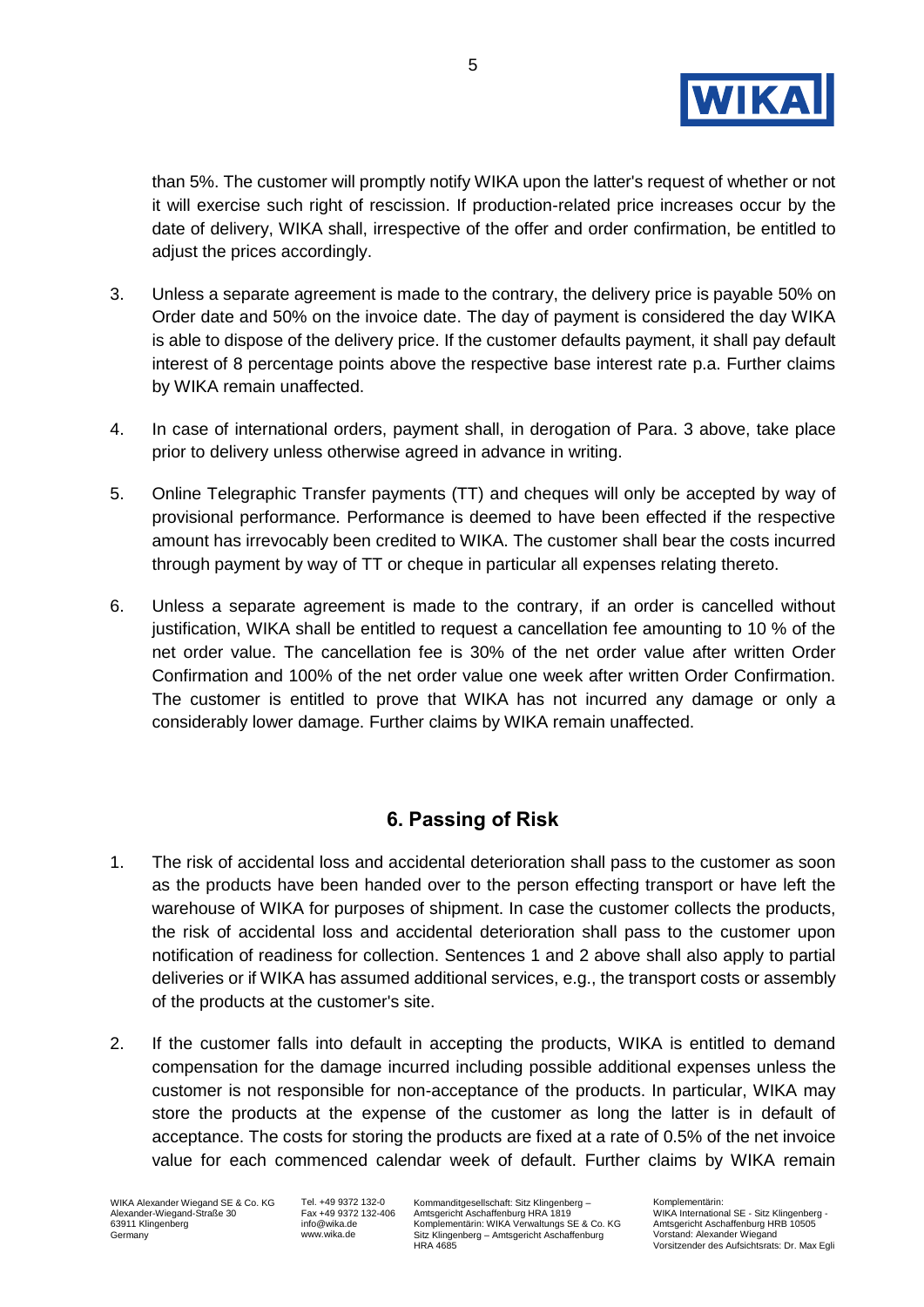

unaffected. The customer is entitled to prove that WIKA has incurred lower or no costs at all. The same applies if the customer violates any other obligations to cooperate, unless the customer is not responsible therefor. The risk of accidental loss and accidental deterioration of the products shall pass to the customer at the latest at the time the customer falls into default of acceptance. WIKA is entitled to otherwise dispose of the products after the unsuccessful expiry of a reasonable period set by WIKA and to supply the products to the customer within a reasonably extended period. WIKA offers grace period of 3 weeks from shipment readiness date, before charging for storage costs.

- 3. In case shipping is delayed due to circumstances WIKA is not responsible for, risk shall pass to the customer upon notification of shipping readiness.
- 4. The delivered products must be accepted by the customer even if they have minor defects, without this affecting its claims based on defects.

### **7. Warranty Claims**

- 1. The rights of the customer to assert claims based on defects presuppose that the customer inspects the delivered products upon receipt, to the extent reasonable also by way of trial processing or trial use, and notifies WIKA of any apparent defects in writing without delay, however no later than two weeks after receipt of the products. Hidden defects must be reported to WIKA in writing promptly after their discovery. The customer must describe the defects in writing when notifying WIKA of them. The assertion of claims based on defects by the customer further presupposes that any and all specifications, statements and conditions shown in the technical instructions, construction manuals, operating manuals, planning and design guidelines, and other documents pertaining to the individual products are complied with during planning, construction, mounting, connection, installation, start-up, operation, and maintenance of the products, in particular that maintenance works are duly carried out and evidenced, and that recommended components are used.
- 2. In case the products are defective, WIKA shall at its own choice render subsequent performance either by removing the defect or by delivering a product free of defects. When rendering subsequent performance, WIKA shall be obligated to bear all expenses required in this respect, in particular transport, shipping, personnel, and material costs, unless such expenses are increased due to the fact that the products were shipped to a place other than the delivery address. Costs for personnel and material asserted by the customer in this context shall be invoiced at cost price. Replaced parts pass into the ownership of WIKA and shall be returned to it.
- 3. In case WIKA is not prepared or able to render subsequent performance, the customer may, without prejudice to any claims for damages or reimbursement of expenses, at its own

WIKA Alexander Wiegand SE & Co. KG Alexander-Wiegand-Straße 30 63911 Klingenberg **Germany** 

Tel. +49 9372 132-0 Fax +49 9372 132-406 info@wika.de www.wika.de

Kommanditgesellschaft: Sitz Klingenberg – Amtsgericht Aschaffenburg HRA 1819 Komplementärin: WIKA Verwaltungs SE & Co. KG Sitz Klingenberg – Amtsgericht Aschaffenburg HRA 4685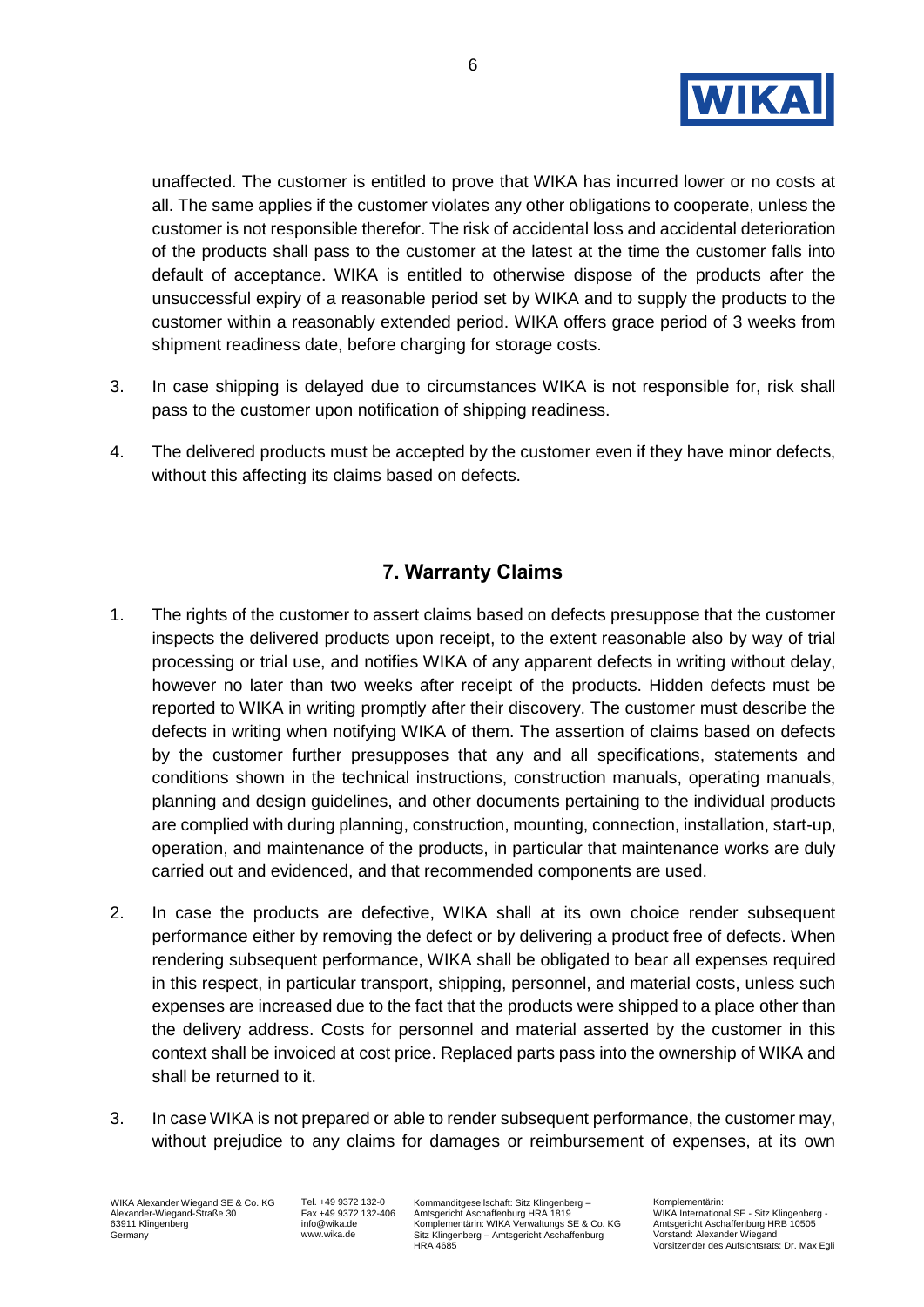

choice either rescind the contract or reduce the delivery price. The same shall apply in case subsequent performance fails, is unacceptable for the customer, or is unreasonably delayed for reasons attributable to WIKA.

- 4. The customer's right to rescind the contract is excluded if the customer is unable to return the performance received and this is not attributable to the fact that return is impossible due to the nature of the performance received, or WIKA is responsible for it, or the defect was not revealed until the product was processed or modified. The right to rescind is also excluded if WIKA is not responsible for the defect and if the customer must compensate the value instead of returning the performance.
- 5. The assertion of claims based on defects is excluded if the defect results from natural wear and tear in particular of wear parts or is due to improper handling, mounting, operation, or storage, or faulty modification or repair of the products performed by the customer or third parties. The same shall apply to defects attributable to the customer, in particular in case the defect is based on chemical, physical, or thermic factors which are unusual and which the customer did not point out to WIKA in writing. The same applies to defects resulting from a technical cause other than the original defect.
- 6. Claims of the customer for reimbursement of expenses instead of claims for damages in lieu of performance are excluded unless a reasonable third party would also have incurred such expenses.
- 7. WIKA does not assume any warranty, in particular no warranty of quality or durability, unless otherwise agreed in writing.
- 8. The limitation period for claims based on defects asserted by the customer shall amount to one year unless consumer goods are purchased at the end of the supply chain. To the extent the defective products were used for a building in accordance with their intended use and have caused its defectiveness, or to the extent the defect is building-related, the limitation period shall amount to five years. The limitation period of one year shall also apply to claims in tort based on a defect of the products. The limitation period begins when the products are delivered. The limitation period of one year shall not apply to the unlimited liability of WIKA for damages resulting from a breach of a guarantee or from harm to life, physical injury, or harm to health, for intent and gross negligence, and for product defects, or to the extent WIKA has assumed a procurement risk. A comment of WIKA on a claim based on defects asserted by the customer shall not constitute an opening of negotiations on such claim or on the facts giving rise to the claim, provided that WIKA rejects the claim based on defects to the full extent.

Tel. +49 9372 132-0 Fax +49 9372 132-406 info@wika.de www.wika.de

Kommanditgesellschaft: Sitz Klingenberg – Amtsgericht Aschaffenburg HRA 1819 Komplementärin: WIKA Verwaltungs SE & Co. KG Sitz Klingenberg – Amtsgericht Aschaffenburg HRA 4685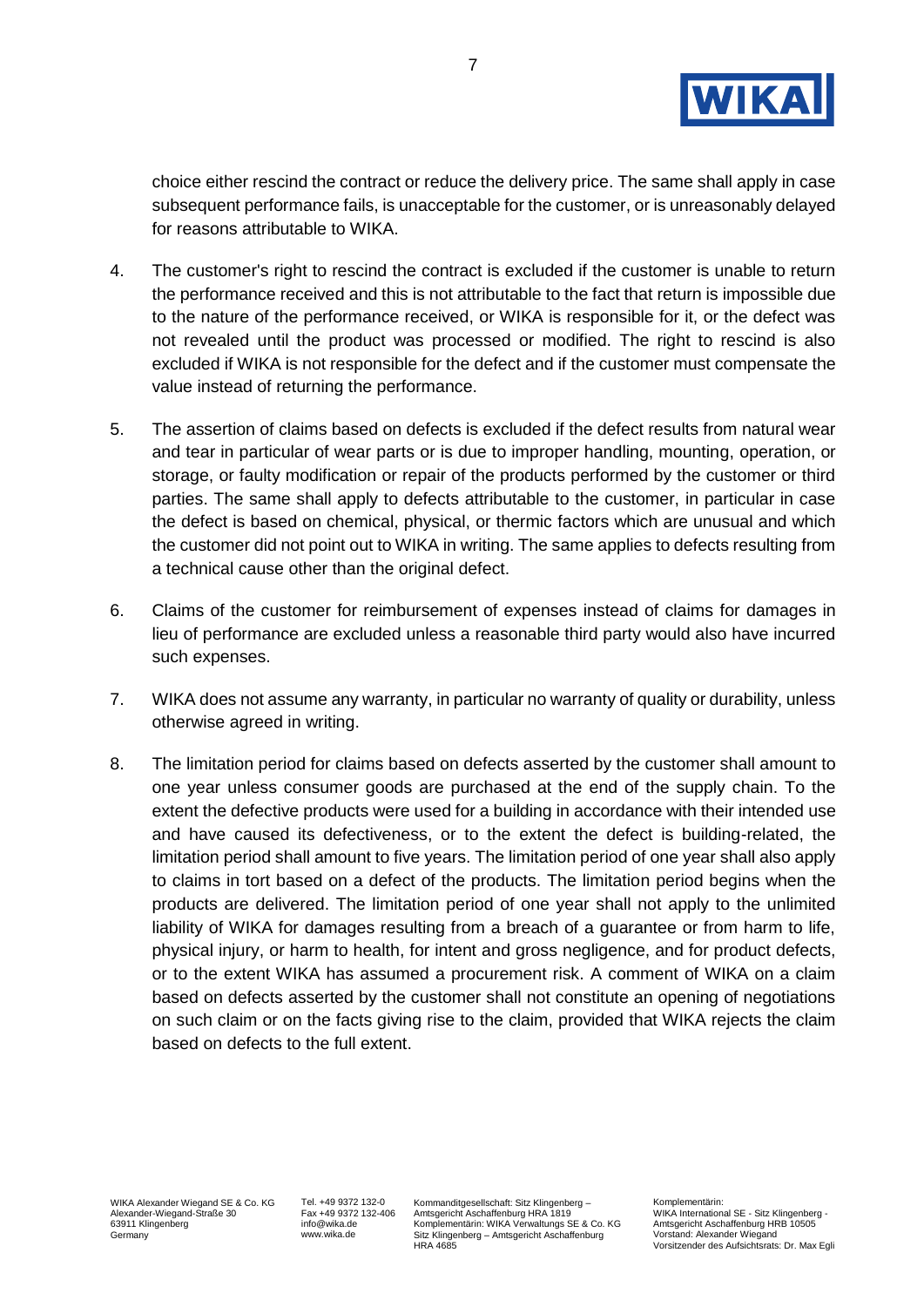

## **8. Liability of WIKA**

- 1. WIKA is liable, without limitation, for damages resulting from a breach of warranty or from a violation of life, body or health. The same applies to intent and gross negligence, or to the extent WIKA has assumed a procurement risk. In the case of slight negligence, WIKA is only liable if substantial obligations are violated which result from the nature of the contract or which are of special significance for achieving the purpose of the contract. In the case of violation of such obligations, delay or impossibility, WIKA's liability is restricted to such damage as can be typically expected to result from the scope of this contract. Any compulsory legal liability for product defects remains unaffected.
- 2. In as far as WIKA's liability is excluded or limited, this also applies to the personal liability of the staff, workers, employees, representatives and agents of WIKA.

#### **9. Product Liability**

- 1. The customer will not modify the products; in particular, it will not modify or remove existing warnings about risks due to improper handling of the products. In case of breach of this undertaking, the customer shall internally indemnify WIKA from and against any and all product liability claims asserted by third parties unless the customer is not responsible for the modification of the products.
- 2. In the event WIKA is caused to call back or send a warning notice due to a defect in the products, the customer shall use its best efforts to support WIKA and take part in all reasonable measures that WIKA deems reasonable and appropriate; the customer shall in particular assist WIKA in obtaining the necessary customer data. The customer shall bear the costs for the product recall or warning notice unless it is not responsible for the defect in the products and the loss occurred according to the principles of product liability laws. Further claims by WIKA remain unaffected.
- 3. The customer will promptly inform WIKA in writing about any and all risks in connection with the use of the products and any possible defects in the products that become known to it.

Tel. +49 9372 132-0 Fax +49 9372 132-406 info@wika.de www.wika.de

Kommanditgesellschaft: Sitz Klingenberg – Amtsgericht Aschaffenburg HRA 1819 Komplementärin: WIKA Verwaltungs SE & Co. KG Sitz Klingenberg – Amtsgericht Aschaffenburg HRA 4685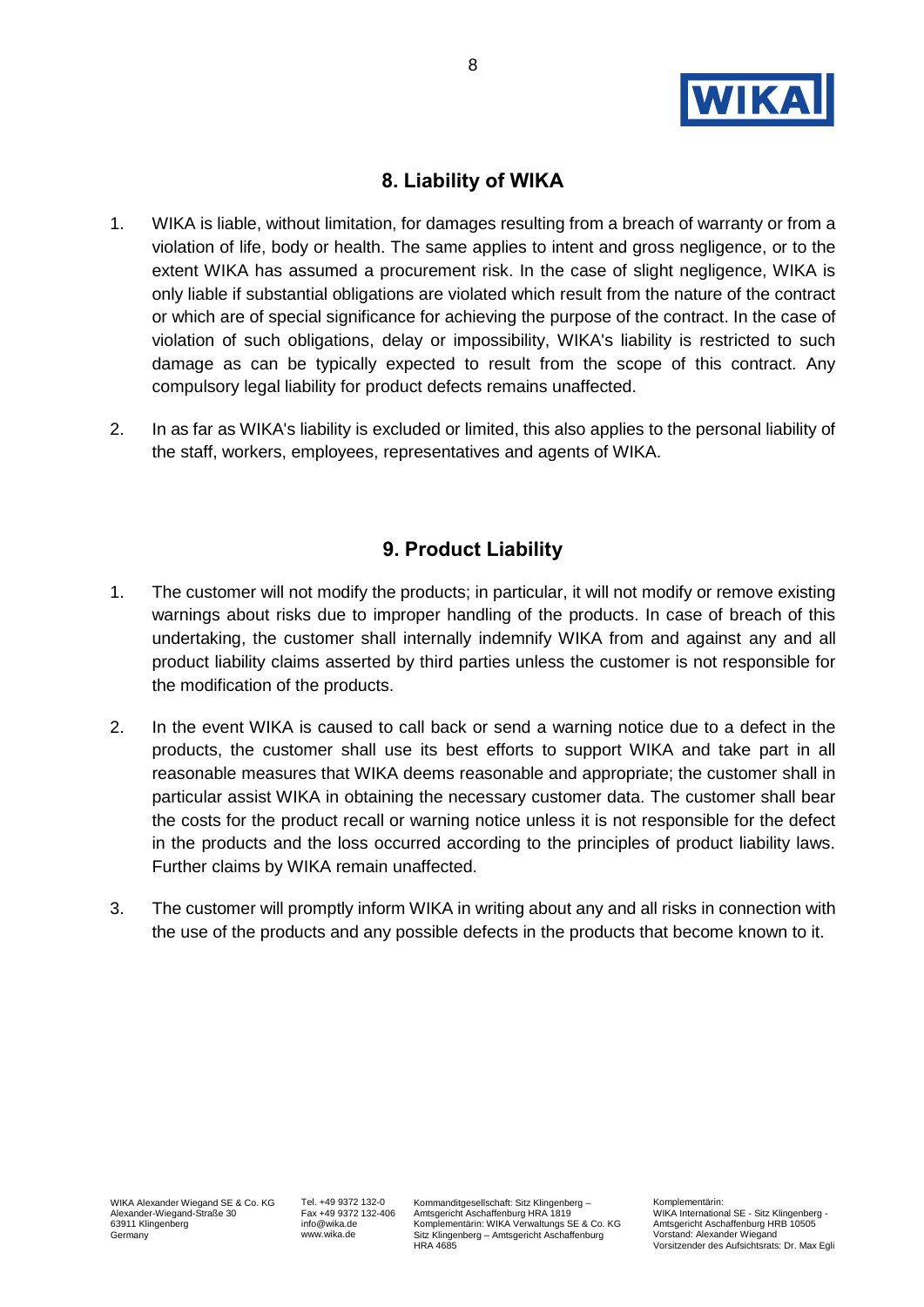

### **10. Force Majeure**

- 1. If WIKA is hindered in the fulfilment of its contractual obligations, in particular the delivery of products, due to force majeure, WIKA will be exempted from liability for the duration of the hindrance as well as for a reasonable start-up time afterwards, without being obliged to pay compensation to the customer. The same shall apply if the fulfilment of the obligations of WIKA is unreasonably impeded or temporarily impossible due to unforeseeable circumstances beyond the control of WIKA, in particular due to strike, measures of public authorities, lack of energy, difficulties in supply on the part of a sub-contractor, or material interruptions of operation. This also applies if such circumstances occur at one of WIKA's sub-contractors. It shall equally apply in case WIKA is in default. To the extent WIKA is released from its obligation to supply, WIKA will grant back preliminary performances of the customer as may have been made.
- 2. WIKA shall be entitled to rescind the contract after a reasonable period has elapsed if such hindrance continues for more than four months and the performance of the contract is no longer of interest to WIKA due to such hindrance. Upon the customer's request, WIKA will after expiration of such period declare whether it will exercise its right of rescission or will deliver the products within a reasonable period.

### **11. Retention of Title**

- 1. WIKA retains title to the delivered products until the purchase price and any and all claims against the customer that WIKA is entitled to under their business relationship have been fully settled. For the duration of the retention of title, the customer shall handle the products subject to retention with care. The customer shall in particular sufficiently insure the products subject to retention at its own expense at replacement value against fire, water, and theft damage. The customer shall provide WIKA upon the latter's request with proof of the insurance policy. The customer already assigns to WIKA any claims for compensation resulting from this insurance. WIKA herewith accepts this assignment. If the insurance agreement does not allow for such assignment, the customer herewith instructs the insurance company to make payments to WIKA exclusively. Further claims by WIKA remain unaffected.
- 2. The customer is only permitted to sell the products subject to retention of title in the ordinary course of business. Beyond that, the customer shall not be entitled to pledge the products subject to retention, to transfer them by way of security or to otherwise dispose of them in a way endangering WIKA's title of property. The customer shall promptly notify WIKA in writing of any attachment or any other intervention by a third party, provide all information required, inform the third party of the title of WIKA, and assist in all measures of WIKA in order to protect the products subject to retention. To the extent the third party is not able to reimburse

WIKA Alexander Wiegand SE & Co. KG Alexander-Wiegand-Straße 30 63911 Klingenberg Germany

Tel. +49 9372 132-0 Fax +49 9372 132-406 info@wika.de www.wika.de

Kommanditgesellschaft: Sitz Klingenberg – Amtsgericht Aschaffenburg HRA 1819 Komplementärin: WIKA Verwaltungs SE & Co. KG Sitz Klingenberg – Amtsgericht Aschaffenburg HRA 4685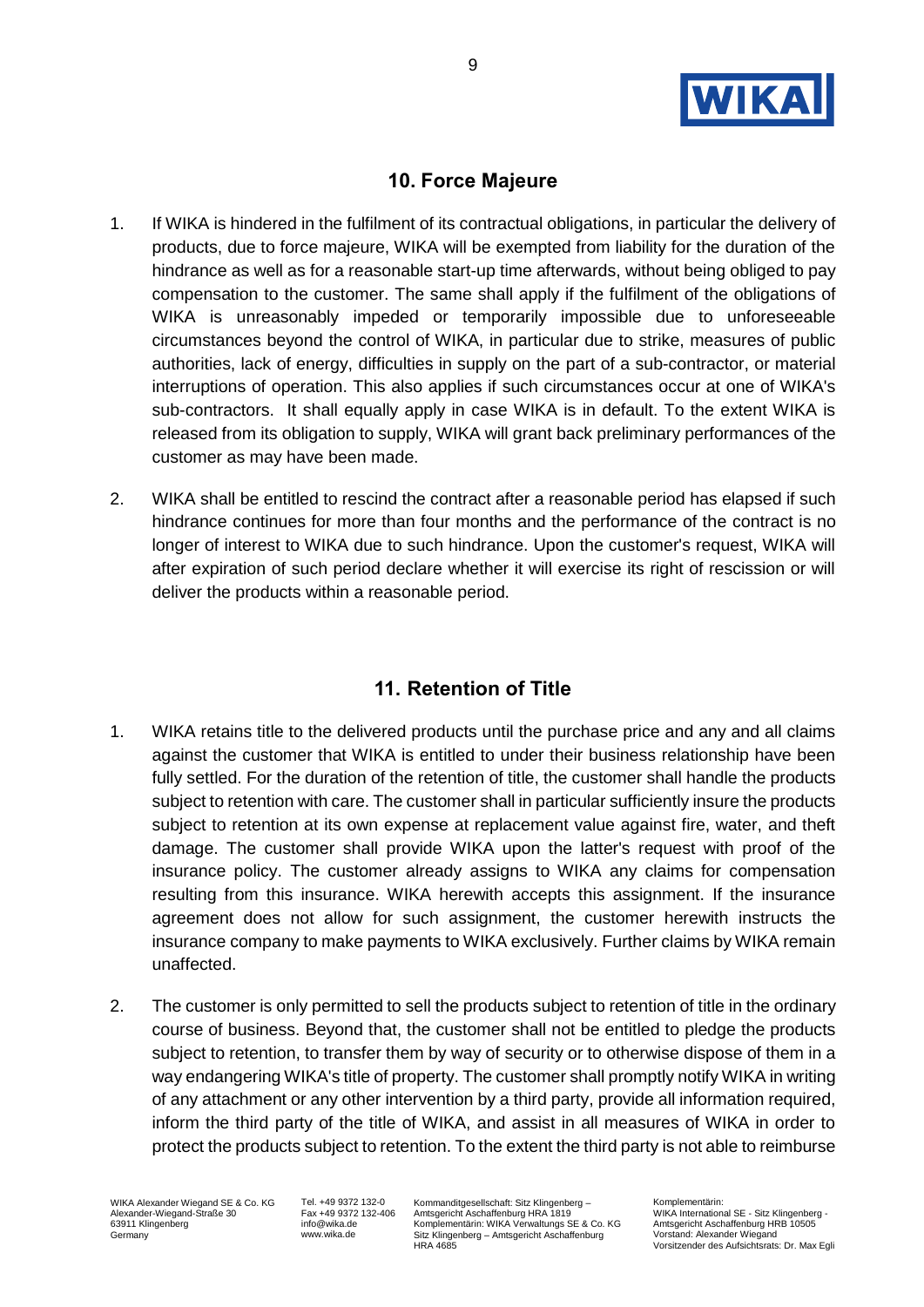

WIKA the judicial and extrajudicial costs for enforcing WIKA's title of property, the customer shall reimburse WIKA the loss sustained by WIKA in this connection unless the customer is not responsible for the breach of duty.

- 3. The customer assigns to WIKA, with effect as from today, all claims in connection with the resale of the products with any and all ancillary rights, irrespective of whether the products subject to retention were resold prior or after processing. WIKA accepts such assignment with effect as from today. If such assignment is not permissible, the customer herewith instructs the third party debtor to make payments to WIKA exclusively. The customer shall be revocably authorized to collect the claims assigned to WIKA in trust for WIKA in the customer's own name. The amounts collected shall be transferred to WIKA immediately. WIKA may revoke the customer's authorization for collection and resale for good cause, in particular if the customer fails to duly meet its payment obligations vis-à-vis WIKA, defaults or ceases payment, or if the customer files for the opening of insolvency proceedings or similar debt settlement proceedings against its own assets, or if the justified request for the opening of insolvency or similar debt settlement proceedings against the customer's assets filed by a third party is denied for lack of assets. In case of a blanket assignment by the customer, the claims assigned to WIKA shall expressly be exempted.
- 4. Upon request of WIKA, the customer shall promptly notify the third party debtor of the assignment and provide WIKA with any information and document necessary for collection.
- 5. In case the customer conducts itself contrary to the terms of the contract, in particular in case it defaults in payment, WIKA shall, without prejudice to its other rights, be entitled to rescind the contract after a reasonable grace period set by WIKA has expired. The customer shall promptly grant WIKA or its authorized agents access to the products subject to retention and return them. After due and timely notice, WIKA may otherwise dispose of the products subject to retention in order to satisfy its matured claims against the customer.
- 6. The processing or remodelling of the products subject to retention by the customer shall always be made for WIKA. The customer's expectant right to the products subject to retention shall also apply to the processed or remodelled item. Should the products be processed or remodelled together with other objects not belonging to WIKA, WIKA shall gain joint title in the new item in the proportion of the value of the delivered products to the other processed objects at the time of such processing or remodelling. The same applies if the products are combined or mixed with other goods not belonging WIKA, so that WIKA loses their full ownership. The customer must secure the new objects for WIKA. In all other regards, the item created through processing or remodelling and connection or mixing is subject to the same provisions as the products subject to retention.
- 7. As far as the realizable value of the securities, taking into account usual valuation adjustments by the banks, exceeds the claims of WIKA arising from the business relationship with the customer by more than 10%, WIKA shall at the customer's request be obligated to release the securities the customer is entitled to. The valuation should be based

Tel. +49 9372 132-0 Fax +49 9372 132-406 info@wika.de www.wika.de

Kommanditgesellschaft: Sitz Klingenberg – Amtsgericht Aschaffenburg HRA 1819 Komplementärin: WIKA Verwaltungs SE & Co. KG Sitz Klingenberg – Amtsgericht Aschaffenburg HRA 4685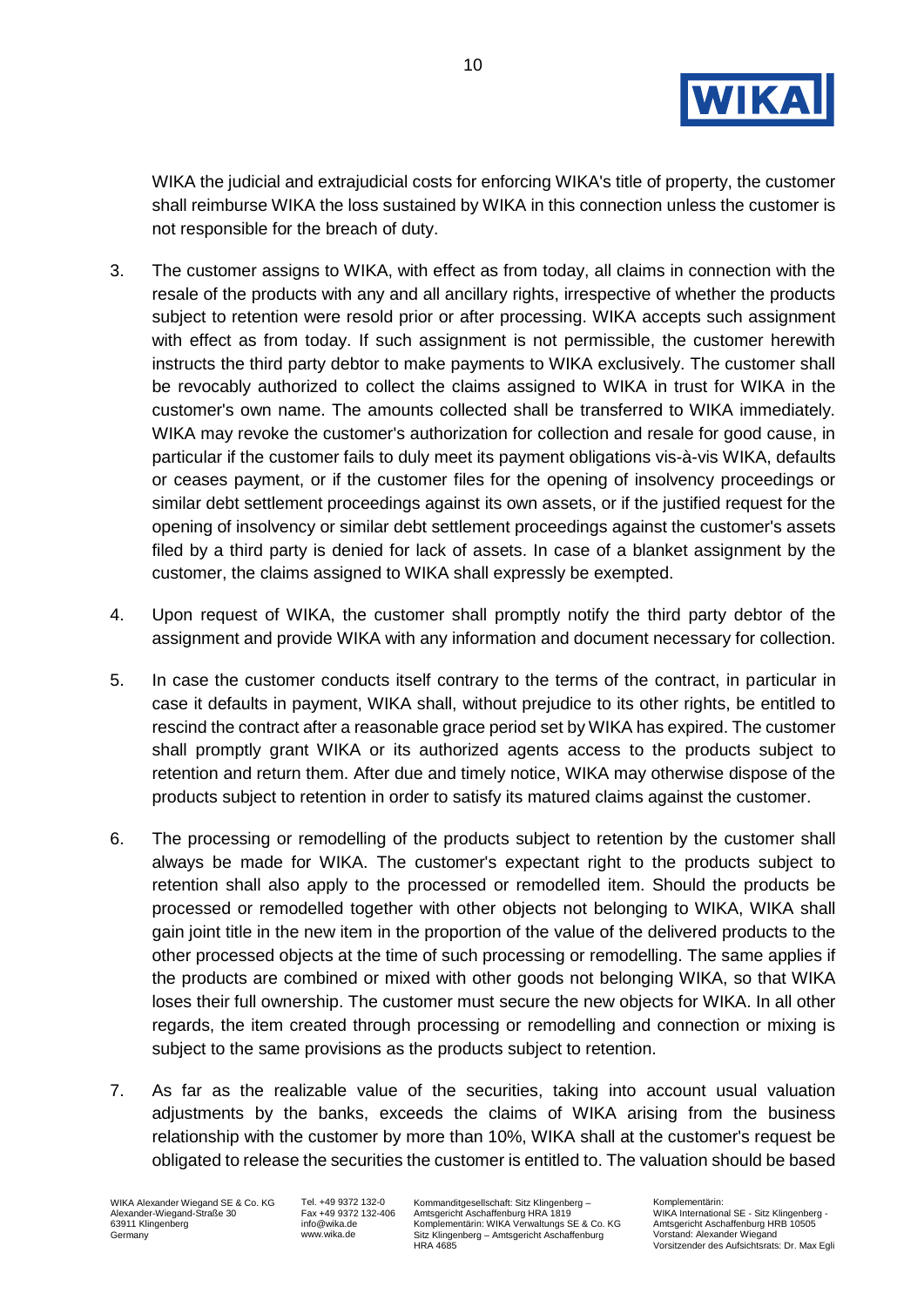

on the invoice value of the products subject to retention and on the nominal value of the claims. The choice of the security to be released lies with WIKA in each case.

8. In case of delivery to other legal systems in which the above provisions of retention of title do not have the same retaining effect as Dubai, United Arab Emirates, the customer hereby grants WIKA a corresponding security interest. The customer will take all further measures that are necessary in this respect to grant WIKA such corresponding security interest. The customer shall assist in all measures necessary for or conducive to the effectiveness and enforceability of such security interests.

### **12. Confidentiality**

- 1. The parties undertake to keep confidential for a period of five years following delivery and unless necessary for the business relationship – neither to record, hand on, or use any information that becomes available to them and that is indicated confidential or is in other circumstances identifiable as business or trade secret.
- 2. This confidentiality obligation shall not apply to the extent the information was evidently known to the other Party, common knowledge or public domain before commencing the contractual relationship, or becomes common knowledge or public domain without the fault of the other Party. The burden of proof is to be borne by the receiving party.
- 3. By appropriate binding agreements, the parties will ensure that the employees and agents acting on their behalf, in particular the freelancers and contractors as well as any service providers working for them, neither record without authorization nor hand on nor exploit such business and trade secrets for a period of five years following delivery.

### **13. Final Provisions**

- 1. The transfer of rights and obligations of the customer to third parties requires the prior written consent of WIKA.
- 2. Counterclaims by the customer are only permissible for set-off if they have become res judicata or are undisputed. The customer may exercise a right of retention only to the extent its counterclaim is based on the same contractual relationship.
- 3. Legal relationships between WIKA and the customer will be subject to the laws of the Emirate of Dubai presentable in the Dubai Courts and exclude the United Nations' Convention on Contracts for the International Sale of Goods (CISG).

Tel. +49 9372 132-0 Fax +49 9372 132-406 info@wika.de www.wika.de

Kommanditgesellschaft: Sitz Klingenberg – Amtsgericht Aschaffenburg HRA 1819 Komplementärin: WIKA Verwaltungs SE & Co. KG Sitz Klingenberg – Amtsgericht Aschaffenburg HRA 4685